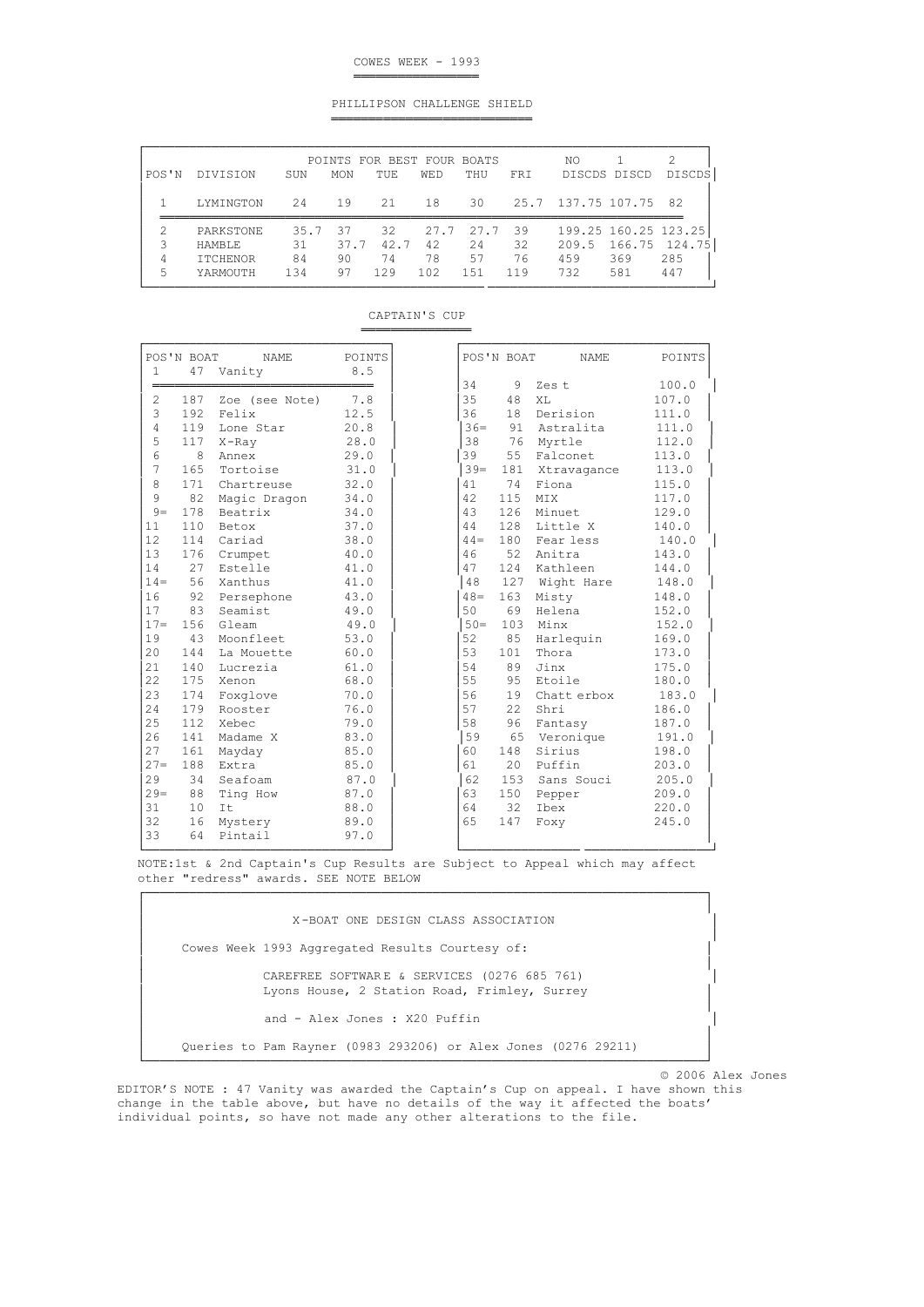COWES

|                      |    |                   | POINTS |         | RACE S |    |         | POINTS TOTALS |       |            |     |          |        |
|----------------------|----|-------------------|--------|---------|--------|----|---------|---------------|-------|------------|-----|----------|--------|
| PROVISIONAL OR FINAL |    |                   |        |         |        |    | ΝO      |               |       |            |     | POSITION |        |
| DAY                  | SA | SU MO TU WE TH FR |        |         |        | SA | $DIS -$ | $DTS-$        | DIS-  |            |     | LIST     |        |
| DATE                 |    |                   |        | 2 3 4 5 |        |    | CARDS   | CARD          | CARDS |            |     |          |        |
| <b>NAME</b><br>BOAT  |    |                   |        |         |        |    |         |               |       | POS'N BOAT |     | NAME     | POINTS |
| 20 Puffin            |    | 52 46 48 NS 57 57 |        |         |        | 39 | 326     | 260           | 203   |            | 20. | Puffin   | 203.0  |
| 32 Ibex              | 39 | 55 48 RE NS NS 51 |        |         |        | 42 | 352     | 286           | 220   |            | 32  | Ibex     | 220.0  |

## HAMBLE

|                            |                | <b>RACES</b><br>POINTS                   |           |         | POINTS TOTALS |                             |       |            |              |        |
|----------------------------|----------------|------------------------------------------|-----------|---------|---------------|-----------------------------|-------|------------|--------------|--------|
| PROVISIONAL OR FINAL       | F              | F<br>F<br>F<br>F<br>Ħ                    | F         | NO.     |               | $\mathcal{D}_{\mathcal{L}}$ |       |            | POSITION     |        |
| DAY                        | SA             | TH<br>FR<br>SU<br>MO.<br>TU<br>WЕ        | SA        | $DIS -$ | $DIS-$        | DIS-                        |       |            | LIST         |        |
| DATE                       | 31             | 2<br>3<br>5<br>4<br>6                    |           | CARDS   | CARD          | CARDS                       |       |            |              |        |
| <b>NAME</b><br><b>BOAT</b> |                |                                          |           |         |               |                             |       | POS'N BOAT | <b>NAME</b>  | POINTS |
|                            |                |                                          |           |         |               |                             |       |            | 192 Felix    | 12.5   |
| 19 Chatterbox              | 31             | 49 46 48 53<br>40<br>RF.                 | 36        | 302     | 236           | 183                         |       |            |              |        |
| 22 Shri                    | N <sub>D</sub> | 53<br>50<br>52<br>40 54<br>44            | 43        | 293     | 239           | 186                         | 2     | 171        | Chartreuse   | 32.0   |
| 27 Estelle                 | 17             | 8<br>16 RE 26<br>3<br>14                 | 12        | 133     | 67            | 41                          |       | 82         | Magic Dragon | 34.0   |
| 82 Magic Dragon            | <b>NS</b>      | $\mathcal{P}$<br>1.5<br>12<br>RE.<br>ND. | 3         | 166     | 100           | 34                          | 4     | 27         | Estelle      | 41.0   |
| 91 Astralita               | 16             | 29<br>23<br>-35<br>24<br>36<br>RE.       | 33        | 213     | 147           | 111                         | 5     | 140        | Lucrezia     | 61.0   |
| 96 Fantasy                 | N <sub>D</sub> | RE 45<br>47<br>47<br>58<br>48            | 35        | 311     | 245           | 187                         | 6     | 174        | Foxglove     | 70.0   |
| 124 Kathleen               | 23             | 19<br>42 DO<br>17<br>RE<br>ND.           | ND.       | 276     | 210           | 144                         |       | 179        | Rooster      | 76.0   |
| 127 Wight Hare             | 2.7            | 38 35<br>34<br>49<br>41<br>46            | 2.4       | 243     | 194           | 148                         | 8     | 91         | Astralita    | 111.0  |
| 128 Little X               | 2.6            | 32<br>47<br>NS 30 38<br>40               | 11        | 253     | 187           | 140                         | 9     | 128        | Little X     | 140.0  |
| 140 Lucrezia               | $==$           | 25<br>22<br>24 RE<br>8                   | 10        | 152     | 86            | 61                          | $9 =$ | 180        | Fearless     | 140.0  |
| 150 Pepper                 | <b>ND</b>      | 56<br>56 55<br>-51<br>47 ND              | $=$       | 331     | 265           | 209                         | 11    | 124        | Kathleen     | 144.0  |
| 171 Chartreuse             | <b>NS</b>      | 3<br>12<br>13<br>4<br>RE.<br>-14         | <b>NS</b> | 112     | 46            | 32                          | 12    | 127        | Wight Hare   | 148.0  |
| 174 Foxglove               | 14             | 14 23<br>29<br>13<br>31<br>$20^{\circ}$  | 8         | 130     | 99            | 70                          | 13    | 19         | Chatterbox   | 183.0  |
| 179 Rooster                | 8              | 31<br>16 24<br>5 RE<br>42                |           | 184     | 118           | 76                          | 14    | 2.2        | Shri         | 186.0  |
| 180 Fearless               | 24             | 33 31<br>50<br>29<br>RE<br>47            | 2.6       | 256     | 190           | 140                         | 15    | 96         | Fantasy      | 187.0  |
| 192 Felix                  |                | 9 1 1<br>9<br>1<br>1.                    |           | 32.5    | 21.5          | 12.5                        | 16    | 150        | Pepper       | 209.0  |

### ITCHENOR

|                      |           |       | POINTS |       |                | RACES             |     |         | POINTS TOTALS |       |    |            |             |        |
|----------------------|-----------|-------|--------|-------|----------------|-------------------|-----|---------|---------------|-------|----|------------|-------------|--------|
| PROVISIONAL OR FINAL | F         | F.    |        |       | F              | F<br>F            | F   | NO.     |               |       |    |            | POSITION    |        |
| DAY                  | SA        | SU    | MO     | TU    | WЕ<br>TH       | FR                | SA  | $DIS -$ | $DIS-$        | DIS-  |    |            | LIST        |        |
| DATE                 | 31        |       | 2      | २     | 4              | 5<br>6            |     | CARDS   | CARD          | CARDS |    |            |             |        |
| NAME<br>BOAT         |           |       |        |       |                |                   |     |         |               |       |    | POS'N BOAT | <b>NAME</b> | POINTS |
|                      |           |       |        |       |                |                   |     |         |               |       |    | 114        | Cariad      | 38.0   |
| $10$ It              | NS        |       |        |       |                | 30 28 23 17 44 20 | NS. | 162     | 118           | 88    |    |            |             |        |
| 16 Mystery           | 21        |       | 6 30   |       |                | 39 54 19 34       | 19  | 182     | 128           | 89    | 2. | 112        | Xebec       | 79.0   |
| 52 Anitra            | <b>NS</b> |       |        |       | 37 39 42 44 31 | -36               | 28  | 229     | 185           | 143   |    | 141        | Madame X    | 83.0   |
| 101 Thora            | 29        |       |        |       | 27 RE NS 53 51 | 42                | 30  | 305     | 239           | 173   | 4  | 10         | Tt.         | 88.0   |
| 103 Minx             | 2.5       | 54 ND |        | 37    |                | 45 RE 16          | 18  | 284     | 218           | 152   |    | 16         | Mystery     | 89.0   |
| 112 Xebec            | $=$       | 46 20 |        | 22 31 |                | 6 RF              | $=$ | 191     | 125           | 79    | 6  | 181        | Xtravagance | 113.0  |
| 114 Cariad           | 6         | RE.   | 13     | 8     |                | 3 14 23           | 22  | 127     | 61            | 38    |    | 52         | Anitra      | 143.0  |
| 141 Madame X         | NS        | 45 33 |        | 21    |                | 27 18 17          | 2.3 | 161     | 116           | 83    | 8  | 103        | Minx        | 152.0  |
| 181 Xtravagance      | NS        | 21 29 |        | 30    | 34             | 39 33             | 31  | 186     | 147           | 113   | 9  | 101        | Thora       | 173.0  |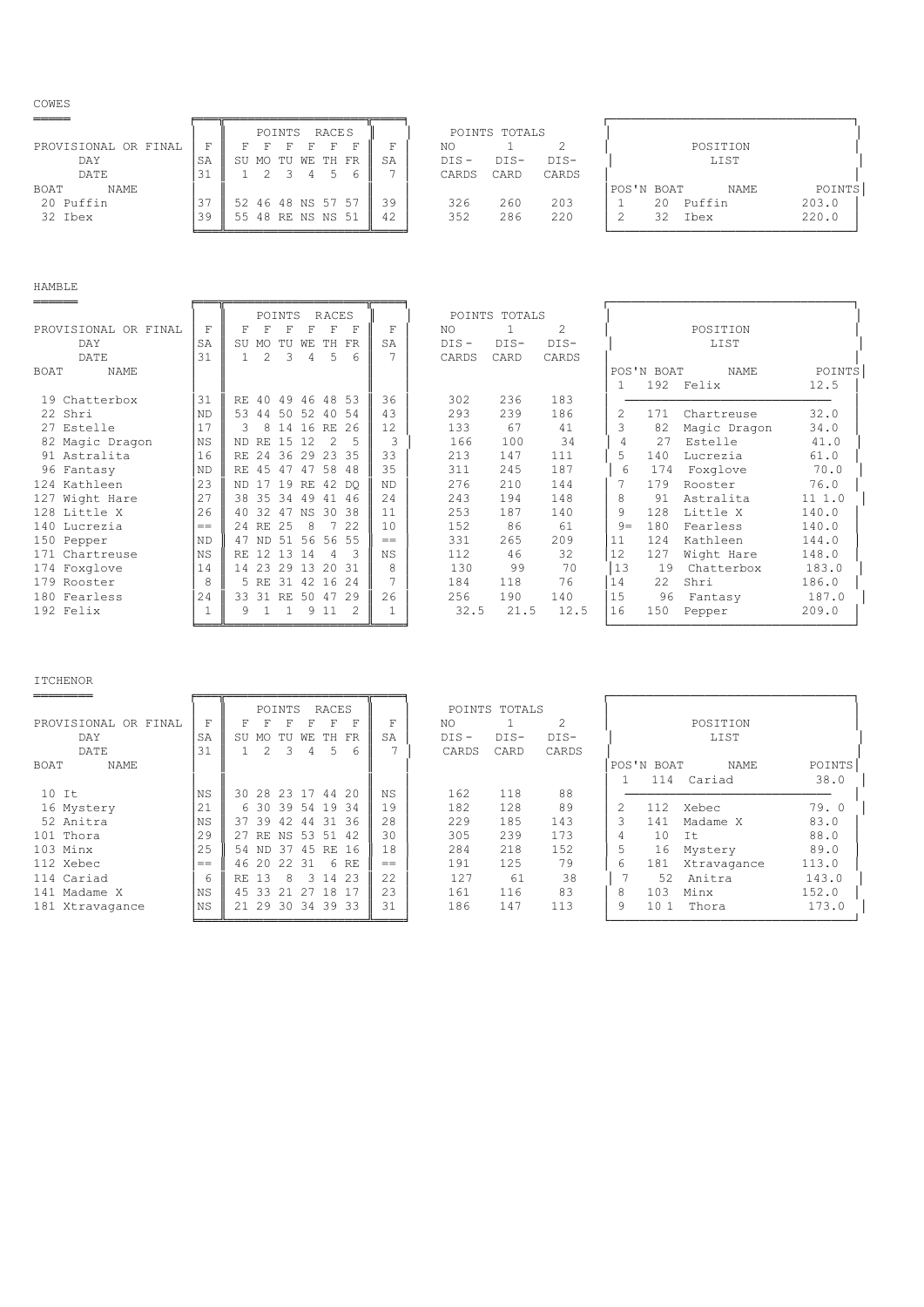### LYMINGTON

|                            |                | POINTS<br>RACES                                                 |                |         | POINTS TOTALS |                |        |              |             |        |
|----------------------------|----------------|-----------------------------------------------------------------|----------------|---------|---------------|----------------|--------|--------------|-------------|--------|
| PROVISIONAL OR FINAL       | F              | F<br>F<br>F<br>$\mathbf F$<br>F<br>F                            | F              | NO.     | $\mathbf{1}$  | $\overline{c}$ |        |              | POSITION    |        |
| <b>DAY</b>                 | SA             | WЕ<br>TH<br>SU MO<br>TU<br>FR                                   | SA             | $DIS -$ | $DIS-$        | DIS-           |        |              | LIST        |        |
| DATE                       | 31             | $\mathfrak{D}$<br>3<br>5<br>$\overline{4}$<br>6<br>$\mathbf{1}$ |                | CARDS   | CARD          | CARDS          |        |              |             |        |
| <b>NAME</b><br><b>BOAT</b> |                |                                                                 |                |         |               |                |        | POS'N BOAT   | <b>NAME</b> | POINTS |
|                            |                |                                                                 |                |         |               |                |        | 119          | Lone Star   | 20.8   |
| 8 Annex                    |                | 12<br>58<br>18<br>7<br>5<br>5                                   | 5              | 105     | 47            | 29             |        |              |             |        |
| 9 Zest                     | 12             | 1.5<br>19 RE<br>NS<br>34<br>32                                  | 17             | 232     | 166           | 100            | 2      | 117          | $X$ -Ray    | 28.0   |
| 18 Derision                | RE             | 26<br>39<br>29 RE<br>17<br>39                                   | 32             | 216     | 150           | 111            | 3      | 8            | Annex       | 29.0   |
| 48<br>XL                   | 15             | 36 26 32 32<br>21 28                                            | 9              | 175     | 139           | 107            | 4      | 178          | Beatrix     | 34.0   |
| 56 Xanthus                 | 18             | 9<br>16<br>4 12 19<br>RF.                                       | 1.5            | 126     | 60            | 41             | 5      | 176          | Crumpet     | 40.0   |
| 69 Helena                  | 30             | 33<br>38<br>44<br>37<br>49<br>47                                | 37             | 248     | 199           | 152            | 6      | 56           | Xanthus     | 41.0   |
| 76 Myrtle                  | $==$           | 18<br>28<br>51<br>32<br>34<br>-44                               | <b>NS</b>      | 207     | 156           | 112            |        | 92           | Persephone  | 43.0   |
| 83 Seamist                 | $=$            | 2 16<br>16<br>15 RE DO                                          | <b>DO</b>      | 181     | 115           | 49             | 8      | 83           | Seamist     | 49.0   |
| 88<br>Ting How             | 20             | 42.20<br>22 20 38 25                                            | 27             | 167     | 125           | 87             | $8 =$  | 156          | Gleam       | 49.0   |
| 92 Persephone              | 3              | 27<br>38<br>8 1 3<br>11111                                      | $=$            | 108     | 70            | 43             | 10     | 144          | La Mouette  | 60.0   |
| 117 X-Ray                  | 10             | RF.<br>10<br>7<br>10<br>$\overline{4}$                          | 13             | 104     | 38            | 28             | 11     | 175          | Xenon       | 68.0   |
| 119 Lone Star              | N <sub>S</sub> | 13<br>$\overline{4}$<br>3<br>25<br>RE                           | $\overline{4}$ | 111.7   | 45.7          | 20.7           | 12     | 161          | Mayday      | 85.0   |
| 144<br>La Mouette          | 18             | 7<br>36 13 18<br>2.2.<br>RE                                     | $=$            | 162     | 96            | 60             | $12 =$ | 188          | Extra       | 85.0   |
| 147<br>Foxy                | <b>NS</b>      | 47<br>ND.<br><b>ND</b><br>ND NS ND                              | $=$            | 377     | 311           | 245            | 14     | 88           | Ting How    | 87.0   |
| 156 Gleam                  | <b>NS</b>      | 2.8<br>2<br>5<br>30 RE 14                                       | <b>NS</b>      | 145     | 79            | 49             | 15     | $\mathsf{Q}$ | Zest        | 100.0  |
| 161 Mayday                 | $==$           | 15<br>18<br>35<br>24 28 NS                                      | $=$            | 186     | 120           | 85             | 16     | 48           | XL          | 107.0  |
| 163 Misty                  | $==$           | 38<br>48<br>37<br>25 RE<br>- 50                                 | 29             | 264     | 198           | 148            | 17     | 18           | Derision    | 111.0  |
| 175 Xenon                  | N <sub>S</sub> | 41 36 RE<br>19<br>6                                             | $\mathcal{L}$  | 175     | 109           | 68             | 18     | 76           | Myrtle      | 112.0  |
| 176 Crumpet                | 13             | 2.0<br>14<br>20<br>$\mathcal{L}$<br>4.5<br>$\overline{4}$       | 2.0            | 105     | 60            | 40             | 19     | 163          | Mist y      | 148.0  |
| 178 Beatrix                | <b>NS</b>      | 6 25 10 11<br>7 RE                                              | $=$            | 125     | 59            | 34             | 20     | 69           | Helena      | 152.0  |
| 188 Extra                  | 11             | 26 21 ND 26 35 12                                               | 16             | 186     | 120           | 85             | 21     | 147          | Foxy        | 245.0  |
|                            |                |                                                                 |                |         |               |                |        |              |             |        |

# PARKSTONE

|                      |           |       |    | POINTS |       | <b>RACES</b>       |   |                |         | POINTS TOTALS |                |    |             |             |        |
|----------------------|-----------|-------|----|--------|-------|--------------------|---|----------------|---------|---------------|----------------|----|-------------|-------------|--------|
| PROVISIONAL OR FINAL | F         |       |    |        |       | Ħ                  | F | F              | NO.     |               | $\mathfrak{D}$ |    |             | POSITION    |        |
| DAY                  | SA        | SU    | MO | TU     | WЕ    | $_{\rm FR}$<br>TH. |   | SA             | $D$ IS- | $DIS-$        | DIS-           |    |             | LIST        |        |
| DATE                 | 31        |       |    | 3      | 4     | 5                  | 6 |                | CARDS   | CARD          | CARDS          |    |             |             |        |
| <b>NAME</b><br>BOAT  |           |       |    |        |       |                    |   |                |         |               |                |    | POS'N BO AT | <b>NAME</b> | POINTS |
|                      |           |       |    |        |       |                    |   |                |         |               |                |    | 187         | Zoe         | 7.8    |
| 43 Moonfleet         | <b>DO</b> |       |    | 17     |       | 6 15 15            |   | N <sub>S</sub> | 97      | 70            | 53             |    |             |             |        |
| 47 Vanity            |           |       |    |        | 10    |                    |   | ΝS             | 25.5    | 15.5          | 8.5            | 2. | 47          | Vanity      | 8.5    |
| 55 Falconet          | 28        | 44    | 36 | 35     | 18    | -37<br>24          |   | 2.1            | 194     | 150           | 113            | 3  | 165         | Tortoise    | 31.0   |
| Pintail<br>64        | 22        | 23 RE |    | 24     | 21    | 45<br>29           |   | $==$           | 208     | 142           | 97             | 4  | 43          | Moonfleet   | 53.0   |
| 65 Veronique         | 36        | 32 RE |    |        | ND NS | 52<br>41           |   | $=$            | 323     | 257           | 191            | 5. | 64          | Pintail     | 97.0   |
| 74 Fiona             | 38        | 31    | 34 | 43     | 23    | 46 27              |   | <b>ND</b>      | 204     | 158           | 115            | 6  | 55          | Falconet    | 113.0  |
| 85 Harlequin         | 32        |       |    | 4 T    | 43    | 43<br>49           |   | 34             | 269     | 218           | 169            |    | 74          | Fiona       | 115.0  |
| 89 Jinx              | 33        | 48    | 44 | ΝS     | 40    | 49<br>43           |   | N <sub>S</sub> | 290     | 2.2.4         | 175            | 8  | 126         | Minue t     | 129.0  |
| 126 Minuet           | 4         | RE.   | 37 | RF.    | 35    | 27<br>-30          |   | 2.5            | 261     | 195           | 129            | 9  | 85          | Harlequin   | 169.0  |
| 165 Tortoise         | 8         | Я     |    | Q      |       | q                  | 9 | <b>ND</b>      | 51      | 40            | 31             | 10 | 89          | Jinx        | 175.0  |
| 187<br>Zoe           | 2         | 10    |    |        |       | $\mathcal{R}$      | 8 | ND.            | 25.7    | 15.7          | 7.7            | 11 | 65          | Veronique   | 191.0  |
|                      |           |       |    |        |       |                    |   |                |         |               |                |    |             |             |        |

### YARMOUTH

|                      |           | RACES<br>POINTS                   |     |         | POINTS TOTALS |                |                                 |
|----------------------|-----------|-----------------------------------|-----|---------|---------------|----------------|---------------------------------|
| PROVISIONAL OR FINAL | F         | F<br>F                            | F   | NO.     |               | $\mathfrak{D}$ | POSTTION                        |
| DAY                  | SA        | SU<br>TН<br>FR<br>TU<br>WЕ<br>MO. | SA  | $DIS -$ | DIS-          | DIS-           | LIST                            |
| DATE                 | 31        | 6                                 |     | CARDS   | CARD          | CARDS          |                                 |
| BOAT<br>NAME         |           |                                   |     |         |               |                | POS'N BOAT<br>POINTS<br>NAME    |
|                      |           |                                   |     |         |               |                | 37.0<br>110<br>Betox            |
| 34 Seafoam           | <b>NS</b> | 39 25 40 19 22 21                 | 14  | 166     | 126           | 87             |                                 |
| 95 Etoile            | 35        | RE 45 33 53<br>52<br>50           | 41  | 299     | 233           | 180            | 87.0<br>34<br>Seafoam           |
| 110 Betox            | ΝS        | 9 11 28 26<br>$\kappa$            | 6   | 91      | 63            | 37             | 3<br>117.0<br>115<br><b>MTX</b> |
| 115 MIX              | <b>NS</b> | 22 33 22 50<br>41<br>40           | ND. | 208     | 158           | 117            | 95<br>180.0<br>Etoile<br>4      |
| 148 Sirius           | <b>NS</b> | 43 46 55 54 56<br>RE.             | 38  | 320     | 254           | 198            | 198.0<br>Sirius<br>148          |
| 153 Sans Souci       | 34        | . RE NS 55 RE<br>43<br>41         | 40  | 337     | 271           | 205            | 6<br>205.0<br>153<br>Sans Souci |

|                       |                   | POSITION<br>LIST                                               |                                          |
|-----------------------|-------------------|----------------------------------------------------------------|------------------------------------------|
|                       | POS'N BOAT<br>110 | NAME.<br>Betox                                                 | POINTS<br>37.0                           |
| 2<br>3<br>4<br>5<br>6 | 115<br>95<br>148  | 34 Seafoam<br><b>MTX</b><br>Etoile<br>Sirius<br>153 Sans Souci | 87.0<br>117.0<br>180.0<br>198.0<br>205.0 |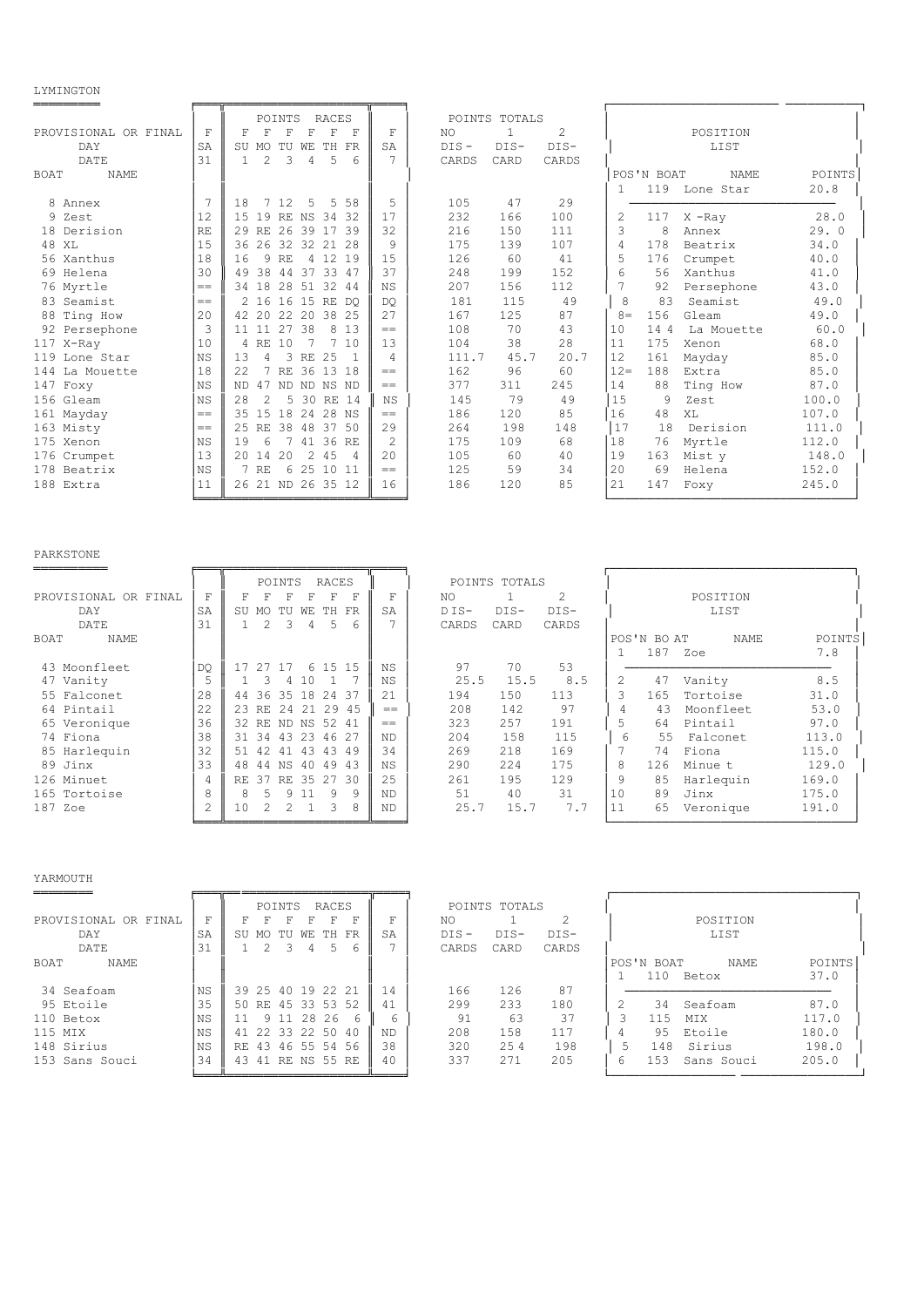### LIFEBOAT SPOONS

|                                |              | POINTS<br>RACES                                                                                  |                |                  | POINTS TOTALS |                 |                                                                           |
|--------------------------------|--------------|--------------------------------------------------------------------------------------------------|----------------|------------------|---------------|-----------------|---------------------------------------------------------------------------|
| PROVISIONAL OR FINAL           | $\mathbf{F}$ | $\mathbf F$<br>$\mathbf F$<br>$\mathbf F$<br>F<br>$\mathbb F$<br>$\mathbf{F}$                    | $\mathbf F$    | NO.              | $\mathbf{1}$  | $\overline{c}$  | POSITION                                                                  |
| DAY                            | SA<br>31     | SU<br>MO<br>TU<br>WE TH<br>FR<br>$\overline{2}$<br>3<br>5<br>$\overline{4}$<br>6<br>$\mathbf{1}$ | SA<br>7        | $DIS -$<br>CARDS | DIS-          | $DIS-$<br>CARDS | LIST                                                                      |
| DATE                           |              |                                                                                                  |                |                  | CARD          |                 |                                                                           |
| <b>BOAT</b><br>NAME.           |              |                                                                                                  |                |                  |               |                 | <b>NAME</b><br>POINTS<br>POS'N BOAT                                       |
|                                | 7            |                                                                                                  | 5              |                  |               |                 | 8<br>29.0<br>$\mathbf{1}$<br>Annex                                        |
| 8 Annex<br>9                   | 12           | 7 12<br>5<br>5 58<br>18<br>15 19 RE NS 34 32                                                     | 17             | 105<br>232       | 47<br>166     | 29<br>100       | $\overline{c}$<br>53.0<br>43<br>Moonfleet<br>$\mathcal{L}$<br>61.0<br>140 |
| Zest<br>$10$ It                | NS           | 30 28 23 17 44 20                                                                                | <b>NS</b>      | 162              | 118           | 88              | Lucrezia                                                                  |
|                                | 21           | 39 54 19 34<br>6                                                                                 |                | 182              |               | 89              |                                                                           |
| Mystery<br>16<br>19 Chatterbox | 31           | 30<br>RE 40 49 46 48 53                                                                          | 19<br>36       | 302              | 128<br>236    | 183             | 175<br>68.0<br>4<br>Xenon<br>5<br>179<br>76.0<br>Rooster                  |
| 2.0<br>Puffin                  | 37           | 52 46<br>48 NS 57 57                                                                             | 39             | 326              | 260           | 203             | 6<br>112<br>Xebec<br>79.0                                                 |
| 32 Thex                        | 39           | 55 48 RE NS NS<br>-51                                                                            | 42             | 352              | 286           | 220             | 7<br>141<br>Madame X<br>83.0                                              |
| 34<br>Seafoam                  | <b>NS</b>    | 39<br>25<br>40 19 22 21                                                                          | 14             | 166              | 126           | 87              | 8<br>188<br>Extra<br>85.0                                                 |
| 43 Moonfleet                   | DO           | 17 27 17<br>6 15 15                                                                              | <b>NS</b>      | 97               | 70            | 53              | $\overline{9}$<br>34<br>Seafoam<br>87.0                                   |
| 48 XL                          | 15           | 36 26 32 32 21 28                                                                                | 9              | 175              | 139           | 107             | $9 =$<br>88<br>Ting How<br>87.0                                           |
| 52 Anitra                      | <b>NS</b>    | 37 39 42 44 31 36                                                                                | 28             | 229              | 185           | 143             | 88.0<br>11<br>10<br>I t                                                   |
| 55 Falconet                    | 28           | 44 36 35 18 24 37                                                                                | 21             | 194              | 150           | 113             | 12<br>89.0<br>16<br>Mystery                                               |
| 65 Veronique                   | 36           | 32 RE ND NS 52 41                                                                                | $=$            | 323              | 257           | 191             | 13<br>$\mathcal{Q}$<br>Zest<br>100.0                                      |
| 69 Helena                      | 30           | 49 38 44 37 33 47                                                                                | 37             | 248              | 199           | 152             | 14<br>48<br>XT.<br>107.0                                                  |
| 74 Fiona                       | 38           | 34 43 23 46 27<br>31                                                                             | <b>ND</b>      | 204              | 158           | 115             | 15<br>Astralita<br>111.0<br>91                                            |
| 76 Myrtle                      | $=$          | 34 18 28 51 32 44                                                                                | <b>NS</b>      | 207              | 156           | 112             | 16<br>76<br>Myrtle<br>112.0                                               |
| 85 Harlequin                   | 32           | 51 42 41 43 43 49                                                                                | 34             | 269              | 218           | 169             | 17<br>Falconet<br>113.0<br>55                                             |
| 88<br>Ting How                 | 20           | 42 20 22 20 38 25                                                                                | 2.7            | 167              | 125           | 87              | $17 =$<br>181<br>Xtravagance<br>113.0                                     |
| 89<br>Jinx                     | 33           | 48 44 NS 40 49 43                                                                                | <b>NS</b>      | 290              | 224           | 175             | 19<br>74<br>Fiona<br>115.0                                                |
| 91 Astralita                   | 16           | RE 24 36 29 23 35                                                                                | 33             | 213              | 147           | 111             | 20<br>115<br>MIX<br>117.0                                                 |
| Etoile<br>95                   | 35           | 4.5<br>33 53 52<br>50 RE                                                                         | 41             | 299              | 233           | 180             | 21<br>128<br>140.0<br>Little X                                            |
| 96 Fantasy                     | <b>ND</b>    | RE 45 47 47 58 48                                                                                | 35             | 311              | 245           | 187             | $21 =$<br>180<br>Fearless<br>140.0                                        |
| Thora<br>101                   | 29           | 27 RE NS 53 51 42                                                                                | 30             | 305              | 239           | 173             | 23<br>52<br>Anitra<br>143.0                                               |
| 103 Minx                       | 25           | 54 ND 37 45 RE 16                                                                                | 18             | 284              | 218           | 152             | 24<br>124<br>Kathleen<br>144.0                                            |
| 112 Xebec                      | $=$          | 46 20 22 31<br>6 RE                                                                              | $=$            | 191              | 125           | 79              | 25<br>127<br>Wight Hare<br>148.0                                          |
| 115 MTX                        | <b>NS</b>    | 41 22 33 22 50 40                                                                                | N <sub>D</sub> | 208              | 158           | 117             | $2.5=$<br>163<br>Misty<br>148.0                                           |
| 124 Kathleen                   | 23           | ND 17 19 RE 42 DO                                                                                | <b>ND</b>      | 276              | 210           | 144             | 27<br>69<br>Helena<br>152.0                                               |
| 127 Wight Hare                 | 27           | 38 35 34 49 41 46                                                                                | 24             | 243              | 194           | 148             | 103<br>$27 =$<br>Minx<br>152.0                                            |
| 128 Little X                   | 26           | 40 32 47 NS 30 38                                                                                | 11             | 253              | 187           | 140             | 29<br>85<br>Harlequin<br>169.0                                            |
| 140 Lucrezia                   | $=$          | 24 RE 25<br>8<br>$7\overline{ }$<br>22                                                           | 10             | 152              | 86            | 61              | 30<br>101<br>Thora<br>173.0                                               |
| 141 Madame X                   | NS           | 45 33 21 27 18 17                                                                                | 23             | 161              | 116           | 83              | 31<br>89<br>Jinx<br>175.0                                                 |
| 147 Foxy                       | <b>NS</b>    | ND 47 ND ND NS ND                                                                                | $=$            | 377              | 311           | 245             | 32<br>9.5<br>Etoile<br>180.0                                              |
| 148 Sirius                     | <b>NS</b>    | RE 43 46 55 54 56                                                                                | 38             | 320              | 254           | 198             | 33<br>19<br>Chatterbox<br>183.0                                           |
| Pepper<br>150                  | <b>ND</b>    | 47 ND 51 56 56 55                                                                                | $=$            | 331              | 265           | 209             | 34<br>96<br>187.0<br>Fantasy                                              |
| 153 Sans Souci                 | 34           | 43 41 RE NS 55 RE                                                                                | 40             | 337              | 2.71          | 205             | 35<br>65<br>Veronique<br>191.0                                            |
| 163 Misty                      | $=$          | 25 RE<br>38 48 37<br>50                                                                          | 29             | 264              | 198           | 148             | 36<br>148<br>Sirius<br>198.0                                              |
| 175 Xenon                      | <b>NS</b>    | 19<br>6<br>7 41 36 RE                                                                            | $\overline{2}$ | 175              | 109           | 68              | 37<br>2.0<br>Puffin<br>203.0                                              |
| 179 Rooster                    | 8            | 5 RE 31 42 16 24                                                                                 | $\overline{7}$ | 184              | 118           | 76              | 38<br>153<br>Sans Souci<br>205.0                                          |
| 180 Fearless                   | 24           | 33 31 RE 50 47 29                                                                                | 26             | 256              | 190           | 140             | 39<br>150<br>209.0<br>Pepper                                              |
| 181 Xtravagance                | <b>NS</b>    | 21 29 30 34 39 33                                                                                | 31             | 186              | 147           | 113             | 40<br>32<br>Ibex<br>220.0                                                 |
| 188 Extra                      | 11           | 26 21 ND 26 35 12                                                                                | 16             | 186              | 120           | 85              | 41<br>147<br>245.0<br>Foxy                                                |
|                                |              |                                                                                                  |                |                  |               |                 |                                                                           |

## OLD MASTERS' CUP

|                      |    | POINTS<br>RACES           |    | POINTS TOTALS   |       |                                     |
|----------------------|----|---------------------------|----|-----------------|-------|-------------------------------------|
| PROVISIONAL OR FINAL | F  |                           | F. | NO              |       | POSITION                            |
| DAY                  | SA | SU MO TU WE TH FR         | SA | $DIS -$<br>DIS- | DIS-  | LIST                                |
| DATE                 | 31 | 6<br>4                    |    | CARDS<br>CARD   | CARDS |                                     |
| <b>NAME</b><br>BOAT  |    |                           |    |                 |       | POINTS<br>POS'N BOAT<br><b>NAME</b> |
|                      |    |                           |    |                 |       | 29.0<br>8<br>Annex                  |
| 8 Annex              |    | 5 58<br>12.<br>18<br>5    | 5  | 105<br>47       | 29    |                                     |
| 176 Crumpet          | 13 | 20<br>4.5<br>14<br>20     | 20 | 105<br>60       | 40    | 40.0<br>176<br>Crumpet              |
| 181 Xtravagance      | ΝS | . 29 30<br>34 39 33<br>21 | 31 | 147<br>186      | 113   | 113.0<br>181<br>Xtravagance         |

|            | POSITION<br>LIST |                 |                |  |  |  |  |  |  |  |  |
|------------|------------------|-----------------|----------------|--|--|--|--|--|--|--|--|
| POS'N BOAT | 8<br>Annex       | NAME.           | POINTS<br>29.0 |  |  |  |  |  |  |  |  |
| 2<br>3     | 176 Crumpet      | 181 Xtravagance | 40.0<br>113.0  |  |  |  |  |  |  |  |  |